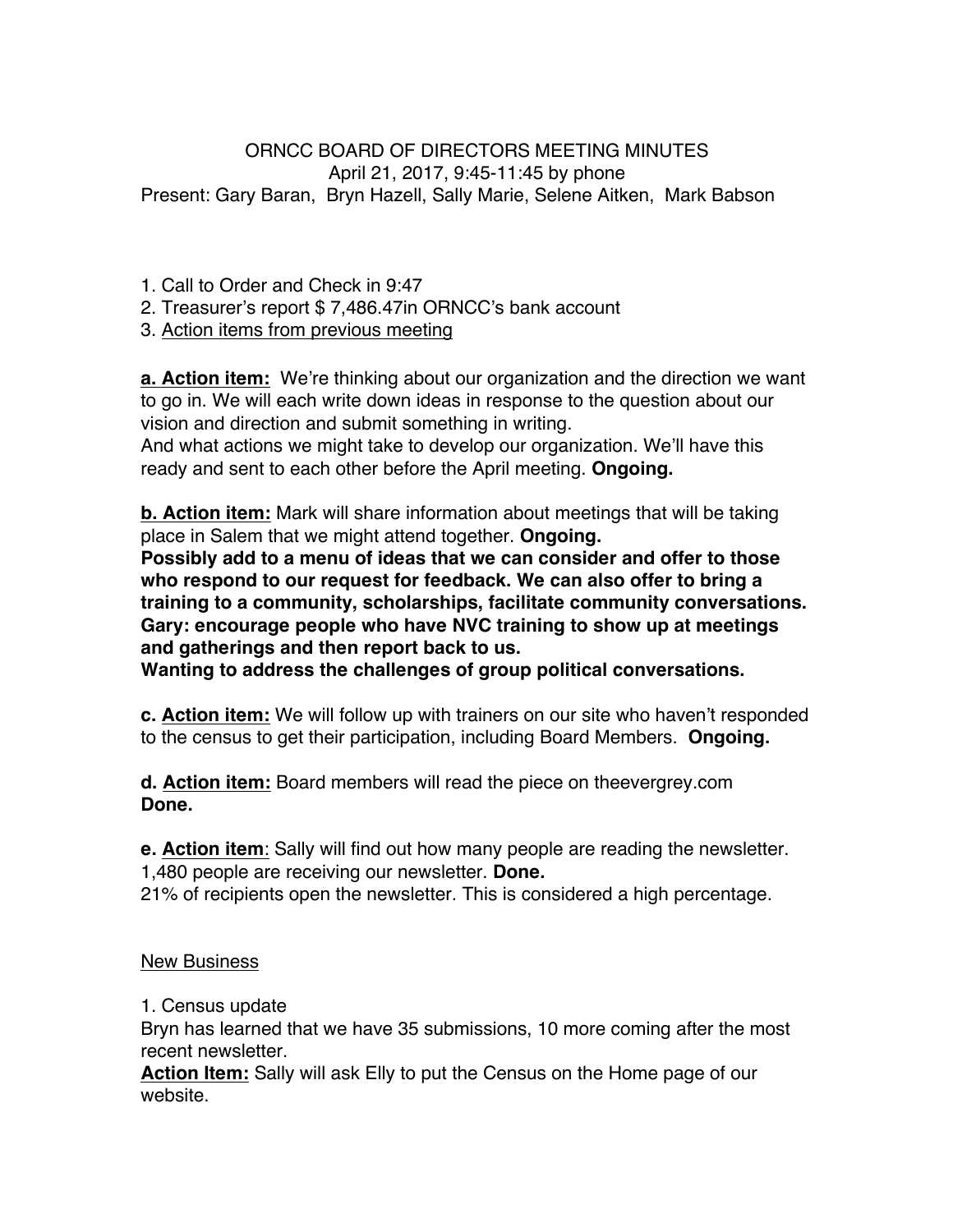We will get permission to let everyone on our list know what's going on around the state.

ORNCC Census Project – 2017

Send out specific ORNCC mailing asking folks to participate in the census and spread the word to their practice groups, etc. asking others to participate. Would like to have everyone participate. Want to get the full impact of NVC in ORNCC-LAND. Bryn and Sally have volunteered to do this.

Here are my ideas/thoughts so far:

Organize CENSUS by

- Individuals,
- practice group leaders
- organizations
- trainers
- counselors

Use the census to create a web of connection in ORNCC-land. Contact everyone who replies to the census to:

- 1. Create a person-to-person connection to create and enhance our relationships in the community. "Hi, this is Bryn with the ORNCC board. Thank you for responding to our census. We're so happy to have the connection with you.
- 2. Ask how we could support them, i.e.:
- invite them to participate in training and community events
- training in their community
- phone support practice group issues, challenges, successes
- network them with other nycers in their area
- empathy buddies
- invite to board mtg
- let others know they are available for training
- other?

Board recruitment from Portland area respondents?

Contact people who have not responded to the census and ask for the information we'd like, i.e. the individuals and organizations Bryn found on the web. Invite them to sign up for the newsletter. Ask them the same questions we are asking those who responded to the census.

Do we want to divide Oregon into geographical areas: Northern Willamette Valley, Southern Willamette Valley, Coast, Southern, Central/Eastern and each board member has an area?

Gary suggests: If anybody lives in Eugene-Springfield area or Portland area we can request their assistance in making the contacts.

Also, we can ask how folks can contribute to ORNCC.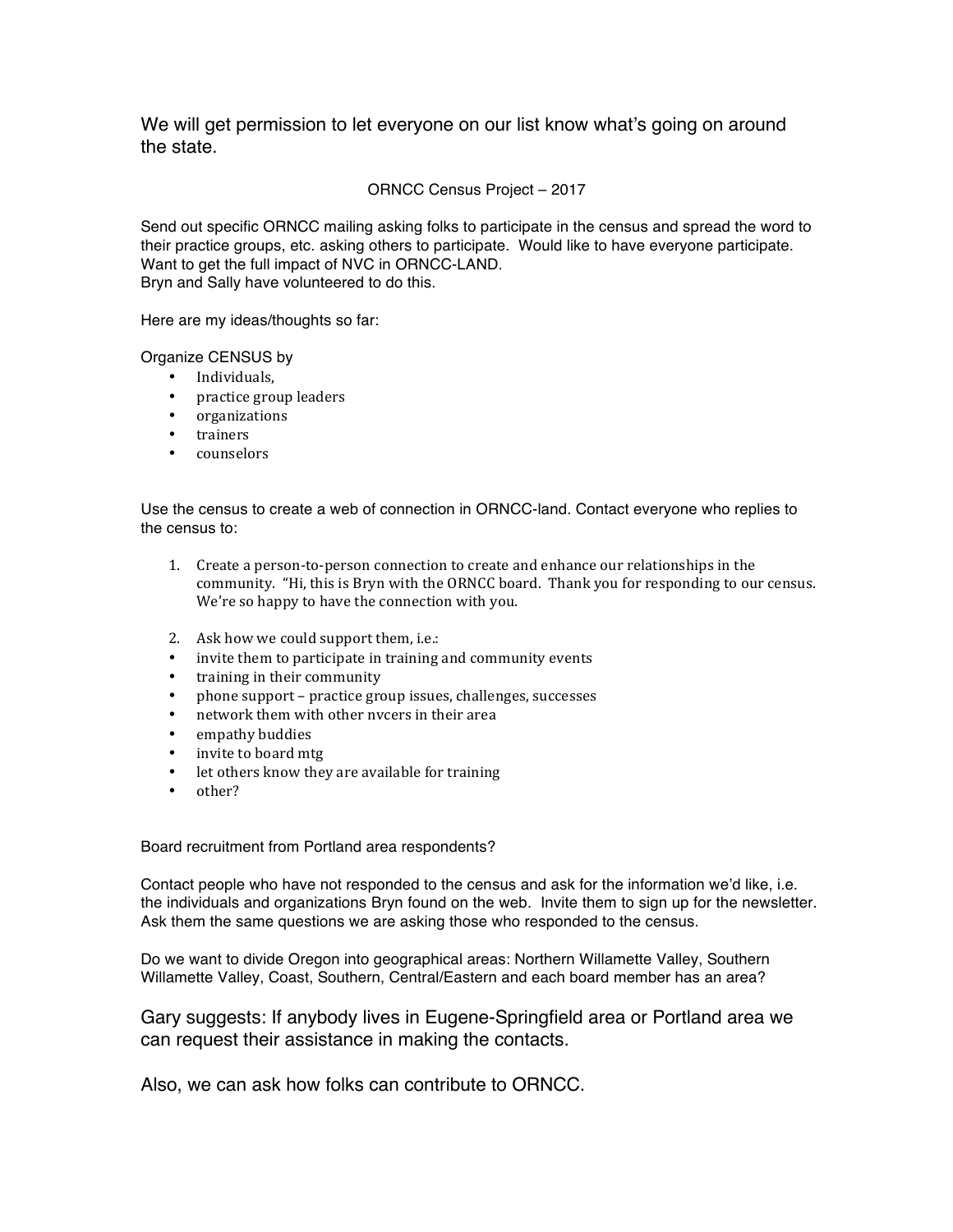**Action item:** Bryn will share with Board how to access the census on the website. Selene will add it to the top of the Agenda for the June  $2<sup>nd</sup>$  meeting. **Action item:** Board members will participate in the census.

2. Gary's proposal for getting input on the direction we might follow: ORNCC's mission is to support the spread of NVC in Oregon and Southern Washington. There are many ways in which we have done this and many more ways we could do so. We'd like your help in identifying where we focus our resources in the next year or so. If you have suggestions for projects or activities we could support (perhaps with your assistance), we'd very much like to hear from you. Please email ... with your suggestions, preferably by the end of May so we can consider your suggestions during our in person meeting in early June.

## 3. Selene's version – amended.

ORNCC's mission is to support the spread of NVC in Oregon and Southern Washington.

There are many ways in which we have done this and many more ways we could do so. We'd like your help in identifying where and how we focus our resources in the next year or so. If you have suggestions for projects or activities we could support and sometimes be part of, (perhaps with your assistance), we'd very much like to hear from you. Please email Selene: Secretary $@$ ORNCC.net with your suggestions (and any questions you may have,) preferably by the end of May so we can consider your suggestions during our in person meeting in early June. We'll be grateful for your input.. .

**Action item:** Selene will receive the feedback and summarize for the Board.

**Action item:** Selene will ask Elly how to send this message to our email list.

Creative Collaboration? will be the Subject line.